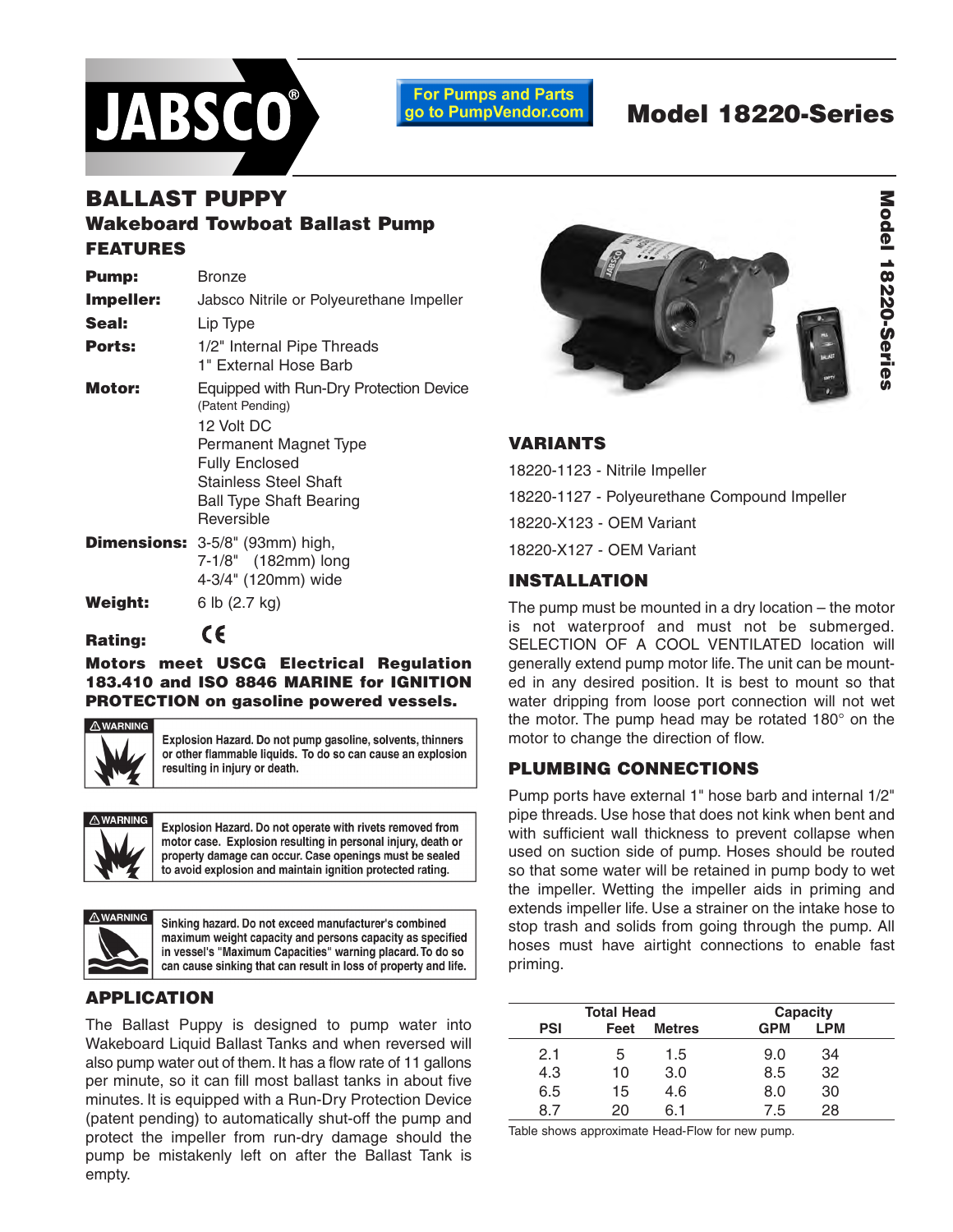

Explosion hazard. If pump is operated in an area containing flammable vapors, motor wire leads must be joined by insulated mechanical locking connectors. Loose or inadequate wire connections can spark resulting in an explosion. Property damage, injury or death can occur.

### **ECTRICAL CONNECTIONS**

NOTICE: To prevent motor damage, use only multistrand copper wire in size recommended. DO NOT use ordinary lamp cord or other substitutes

The Ballast Puppy should be wired to the Polarity Reversing Switch (provided) through an over-current protected distribution panel fitted with a 20 amp breaker or fuse. This circuit should be dedicated to the Ballast Puppy and free of any other accessories. The Polarity Reversing Switch requires that both positive and negative conductors be run from the power source to the switch as well as both positive and negative conductors run from the pump to the switch. These conductors must be sized to match the recommended wire size in the Electrical Specification Chart for the total length of the circuit (the sum of the length of all positive and negative conductors). Use positive locking type wire connectors (crimp type butt connectors) to complete all connections at the pump and reversing switch. Use only quality marine grade multi-strand copper wire of the proper size as determined from the Electrical Specification Chart below.

### Wiring Instructions Pump Model 18220-1123



- 1.) Please note wiring recommendations in the data sheet.
- 2.) Please note the fuse requirements in the datasheet
- 3.) To reverse pump/switch for filling and emptying, swap the orange and black from motor to orange and black from switch.

### **OPERATION**

The Ballast Puppy is reversible so it can both add liquid ballast and then pump it back overboard when ready to lighten the load. The stylish double throw reversing switch (provided) is intended to be mounted in a convenient, easily accessible location for quick and easy ballast control. The pump can fill a typical forty gallon tank in about  $5 - 6$  minutes.

When ready to add ballast, simply flip the switch to the fill position and watch for indicators that the tank is full, then switch the pump off. To reduce the ballast load, flip the switch to the drain position and the pump will reverse itself to pump liquid ballast back overboard. To fully empty tank, just leave the pump in the drain position and monitor the tank level so that the pump can be turned off when the tank is empty. Alternatively, simply pay attention to the sound made by the pump and when the frequency changes (higher pitch) and it gets louder, that is an indication the tank is empty and the pump should be turned off. However, if for some reason attendants become distracted and do not notice the change in pump sound or that the tank is empty, the Jabsco Ballast Puppy is equipped with an exclusive Run-Dry Protection Device (patent pending) to prevent serious impeller damage. This Run-Dry Protection Device senses the absence of water and after a short period of sustained run-dry operation will shut-off the pump before the impeller is badly damaged.The delay in run-dry operation before pump shutdown provides adequate time for initial pump priming when filling the ballast tank.

The Ballast Puppy is designed for intermittent duty cycles only. It is capable of filling most ballast tanks in about 5 – 6 minutes and can be immediately reversed to empty the tank if urgent de-ballasting is required. However, after about twenty minutes of continuous running the Run-Dry Protection Device will interrupt power to the pump and cause the pump to shutdown. The pump would then need to cool off for about twenty minutes before normal operation will resume.

The pump cannot run against a closed outlet as may be encountered when installed in systems with valves to regulate flow. Pressure for normal operation should not exceed 20 feet of head (8.7 psi).

#### **ELECTRICAL SPECIFICATIONS AND MINIMUM WIRE SIZE**

|                     | АМР | <b>FUSE</b> |                          | WIRE SIZE PER FEET OF RUN* |                          |                          |                                                                      |
|---------------------|-----|-------------|--------------------------|----------------------------|--------------------------|--------------------------|----------------------------------------------------------------------|
| <b>VOLTAGE DRAW</b> |     |             | SIZE 0'-10' (0 M-3 M)    | 10'-15' (3 M-4.6 M)        |                          |                          | 15'-25' (4.6 M-7.6 M) 25'-40' (7.6 M-12.2 M) 40'-60' (12.2 M-18.3 M) |
| <b>12V DC</b>       |     | 20          | #16 $(1.5 \text{ mm}^2)$ | #14 (2.5 mm <sup>2</sup> ) | #12 (4 mm <sup>2</sup> ) | #10 (6 mm <sup>2</sup> ) | #8 (10 mm <sup>2</sup> )                                             |

\* Length of run is total distance from power source to pump and back to ground. Wire sizes listed are SAE gauge and metric millimetres<sup>2</sup>.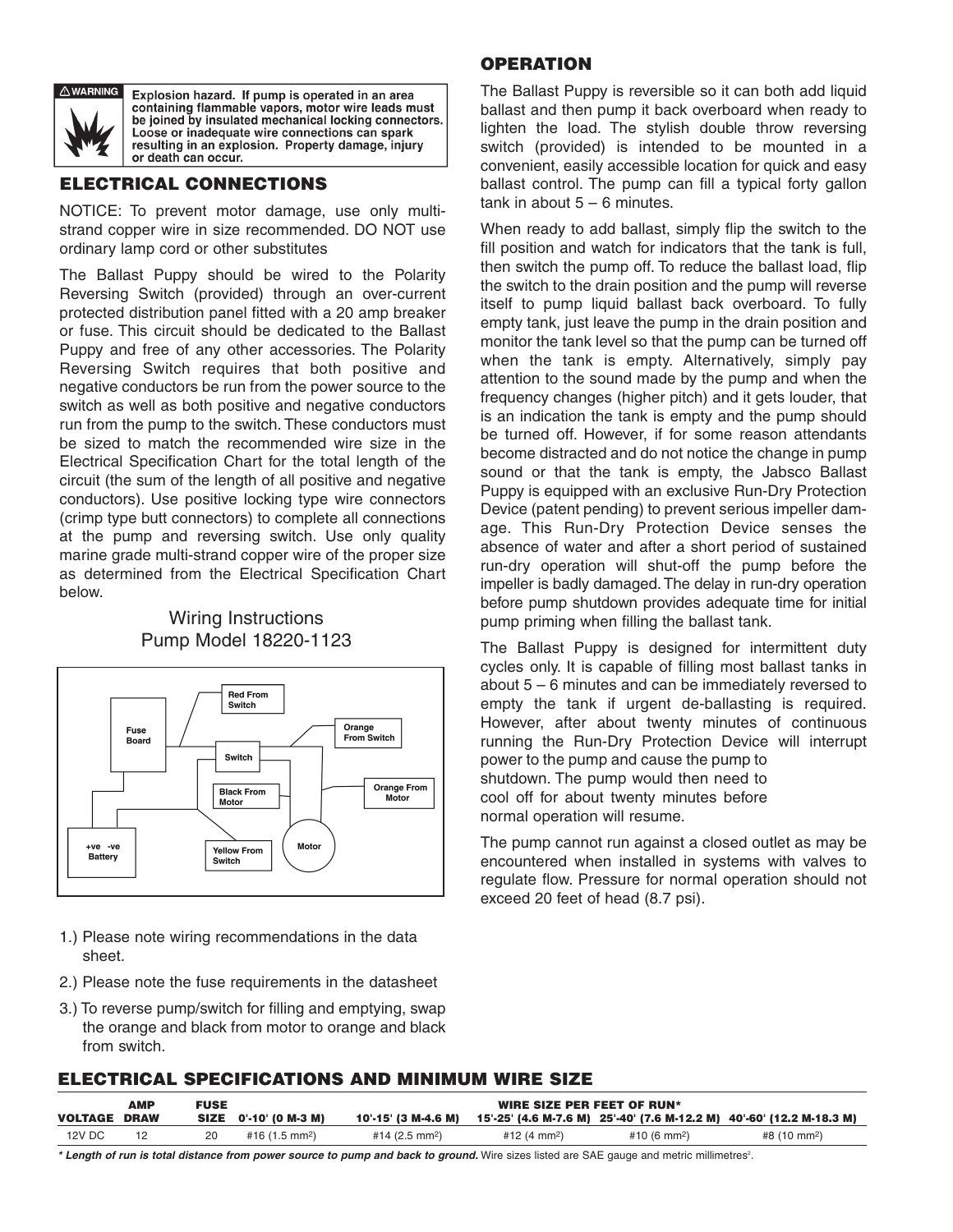

#### **MAINTENANCE**

Check wires and connections to be sure corrosion is not adding additional resistance to the motor circuit and causing a low voltage condition at the motor. Low voltage can inhibit motor from starting and/or reversing and cause fuse to blow. Full voltage should be available to prevent motor damage.

NOTICE: If pump is idle for extended periods, the impeller may stick to the pump body, preventing motor rotation and causing blown fuses. To correct, remove end cover and impeller, clean body and impeller, then lubricate with water or small amounts of non-petroleum-based grease before assembly.

If pump is to be in freezing temperatures, drain by loosening end cover screws.

A Service Kit, or at least spare impellers, should be carried aboard to be assured of pumping capability.

#### **DISASSEMBLY**

- 1. Remove end cover screws, end cover and O-ring.
- 2. Withdraw impeller.
- 3. Loosen and remove two slotted hex screws, which attach body to motor.
- 4. Tap body lightly between ports and remove body from motor.
- 5. With a 1/2" diameter dowel, push against the shaft seal from back (motor) side of the body to dislodge it from the seal bore.

NOTE: Do not tamper with or dissemble motor.

### **PARTS LIST**

| Key | <b>Description</b>                      | Qty. | Part<br><b>Number</b> |
|-----|-----------------------------------------|------|-----------------------|
| 1   | Screw Kit (End Cover)                   | 1    | 91004-0090            |
|     | (3 screws per kit)                      |      |                       |
| 2   | <b>End Cover</b>                        |      | 18647-0000            |
| 3   | $O$ -Ring*                              |      | 18753-0660            |
| 4   | Impeller* - Black (Nitrile)             |      | 6303-0023             |
|     | Impeller* - Yellow (Polyeurethane)      |      | 6303-0007             |
| 5   | Seal*                                   |      | 18753-0384            |
| 6   | Body                                    |      | 18645-0000            |
| 7   | Slinger                                 |      | 6342-0000             |
| 8   | Motor                                   |      | 18753-0696            |
| 9   | Screw, Pump to Motor (3/kit)            | 2    | 98019-0020            |
|     | Rocker Switch <sup>†</sup>              |      | 18753-0095            |
|     | Service Kit* - Black (Nitrile)          |      | 90061-0006            |
|     | Service Kit* - Yellow (Polyeurethane) 1 |      | 90061-0007            |

\* Parts Contained in Service Kit.

† Rocker Switch (18753-0095) not shown

#### **ASSEMBLY**

- 1. Lubricate seal with water and position it in seal bore with lip, or hollowed-out side of seal, pointing towards the impeller bore. With a 1/2" diameter dowel, push the shaft seal into its bore until it contacts the bottom.
- 2. Lubricate motor shaft and install body on motor.
- 3. Lubricate impeller bore and, aligning flat in impeller with flat on motor shaft, install impeller with a rotary motion.
- 4. Install O-ring, end cover and screws.